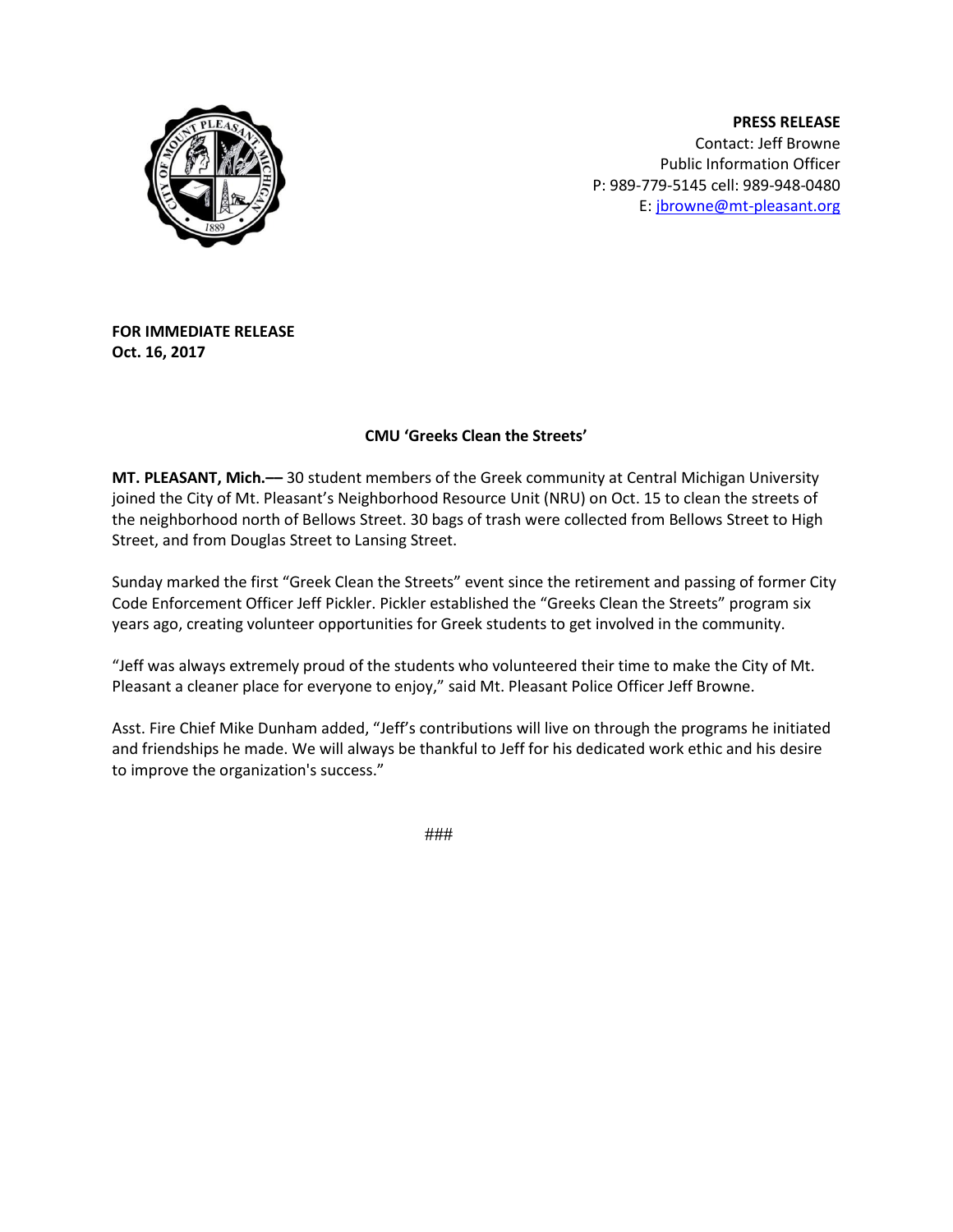## **DAG** 10/15/2017 15:08